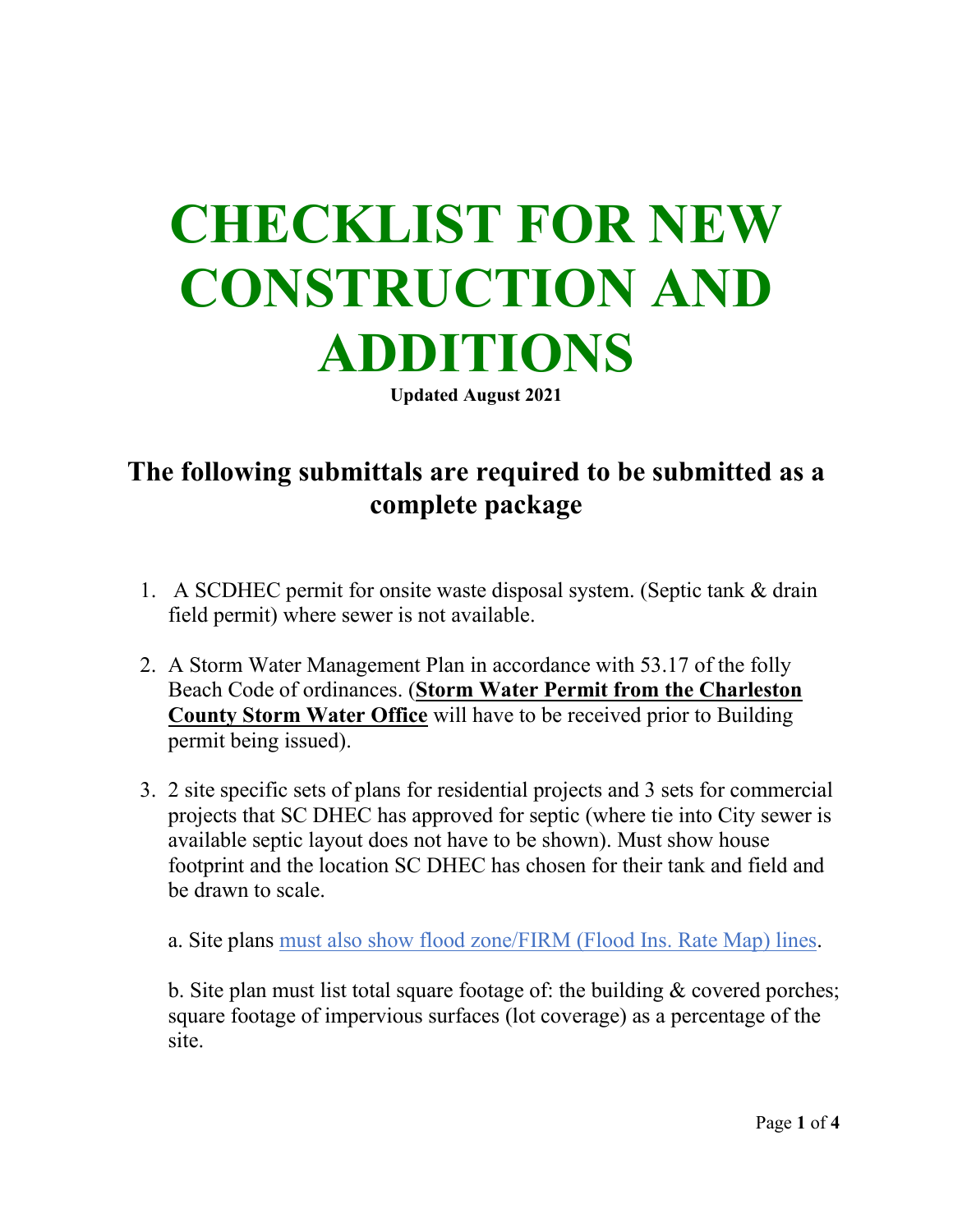c. A Tree plan, in accordance with Chapter 160 Section 166 of The Folly Beach Code of Ordinances, for all protected trees with a 12" caliper or greater affected by the construction.

- 4. A pre-construction Elevation certificate that is based on construction drawings. Elevation required on Folly Beach is BFE + 4' freeboard. An under-construction elevation Certificate at the completion of the first floor (written permission from the Code Official is required to continue beyond the first floor), and an Elevation Certificate based on finished construction at the end of the job (this certificate is required at the time the C.O. is issued).
- 5. V- Zone Design and Break-a-way wall certificate signed and sealed by licensed SC engineer or architect, required both pre and post construction.
- 6. Site fill no adverse impact letter signed by a registered SC Design Professional.
- 7. A Non-Conversion Agreement for below flood space, recorded at ROD office, copy and receipt submitted with Building Permit application submittal package.
- 8. 2 sets of 1/4" scale plans for Residential projects and 3 sets of 1/4 for Commercial projects that are designed in accordance with the most current State adopted ICC Residential Code or ICC Building Code as amended by the State of SC. All plans must be sealed by a registered SC Architect or Engineer. Design basis and parameters must be listed on the plans.
- 9. Plans must include the following:
	- a. Plans should clearly indicate impact windows or type of system to be used for meeting the *Wind Bourne debris requirement portion of the current edition of the IRC or IBC. Include window and shutter specifications required by the IRC and IBC.* **Note**; for non-impact window, debris protection system must be in Place for a final inspection and C.O.
	- b. Cover sheet for plans must indicate what codes were used in the design.
	- c. Plans must specify brand and DP rating of windows and doors.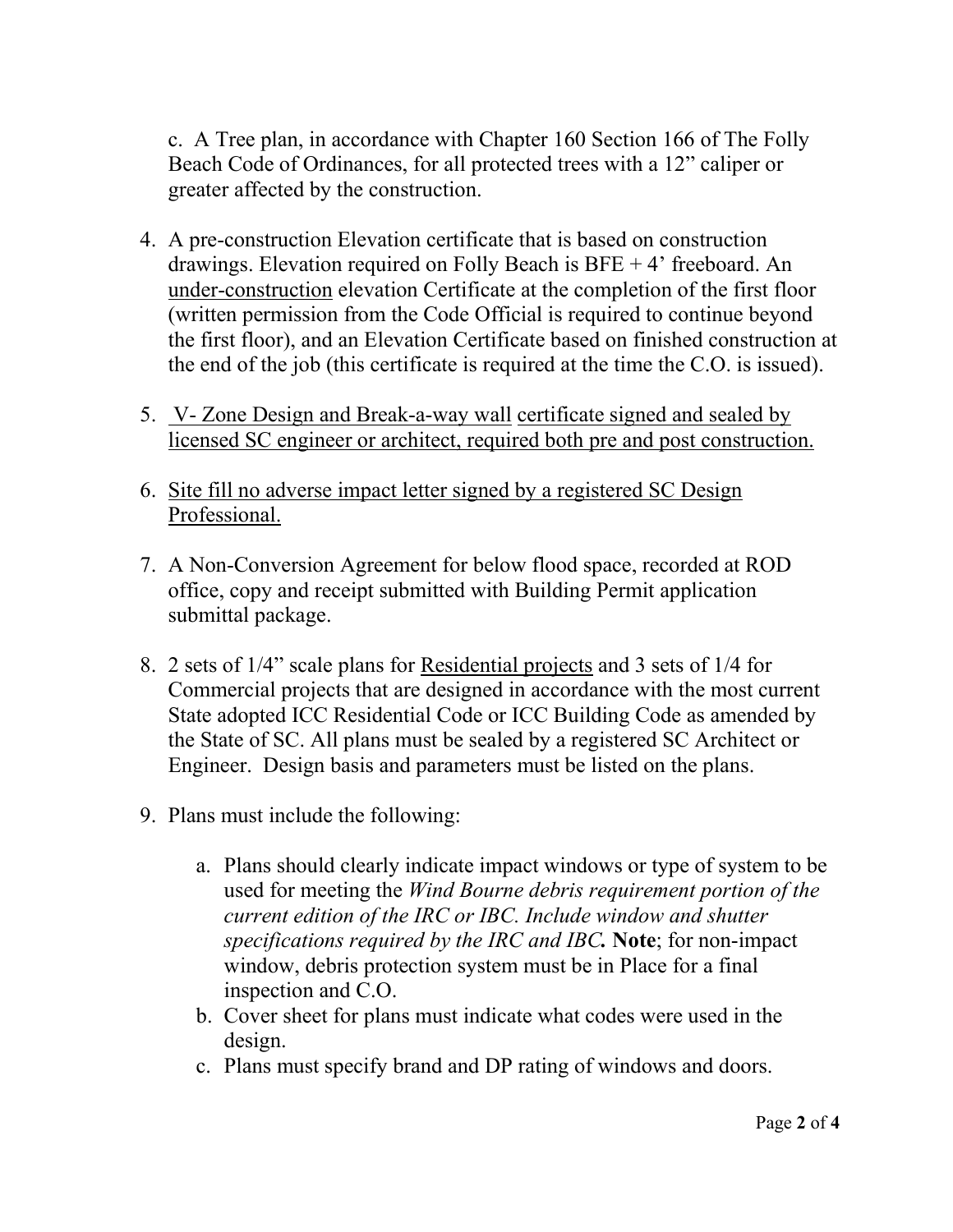- d. Plans must specify make and type of wall and roof claddings materials.
- e. Plans must specify make and type of insulation materials.
- f. The number of bedrooms must match the number of bedrooms approved by SC DHEC. **You may not** rename rooms to circumvent this rule.
- g. Plans must indicate the amount and type of exterior lighting. Beach front lighting must comply with COFB Sea Turtle Protection Ordinance.
- h. Commercial projects and developments must submit amount and type of fixtures used for street lighting.
- i. Swimming pools or Spas are considered accessory structures and must not be attached to the primary structure. Pools must be at grade or if elevated a certification letter from a structural engineer must be provided to ensure the pool will not increase erosion or the effects of wave run up and ramping on neighboring properties.
- j. Any other item required by the City of Folly Beach Building Department i.e.; Seawall plans, pocket beach requirements, SCDOT permits, OCRM requirements.
- 10.Where sewer is available you will need to pay all applicable fees and obtain a written authorization of the Utilities Department **Sewer Connection.**
- 11.*Prior to issuance of a building permit,* you will need written authorization to connect to the water system signed by the Director of Utilities or designee with all applicable fees paid.
- 12. A complete comprehensive list of all sub-contractors that are to work on the project. Obtaining a City of Folly Beach Business License, prior to starting any work on the project, will require proof of SCLLR Contracting Licensing.
- 13. Additions and renovations require a "Fair Market Appraisal" for structures that are Pre-FIRM (Pre-dates the Flood Insurance Rate Map). Your renovations and additions may **not** exceed 50% of the "Fair Market Value" of the structure prior to the start of the renovation.